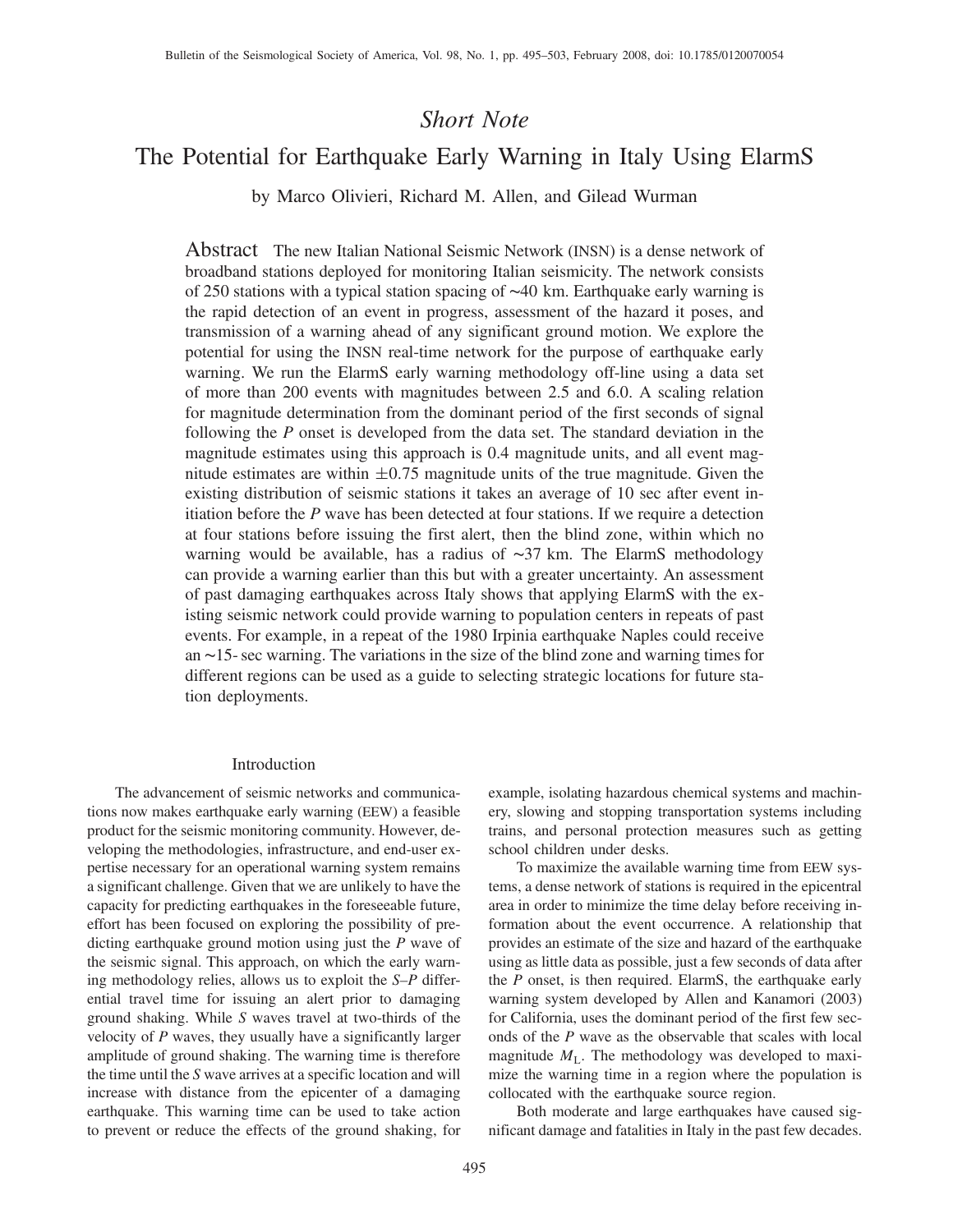Protecting people and infrastructure from the next earthquake has become an important social and economic issue, in addition to an important goal of the seismological community. The earthquake source region is distributed throughout the country, but so is the new Italian National Seismic Network (INSN). California and Italy share similarities as hazardous seismicity is distributed throughout the region, and a dense broadband network is in place. We therefore use the ElarmS methodology as the basis for a feasibility study to explore the capacity of EEW to rapidly determine the hypocentral parameters of earthquakes and measure the time delay for making such information available in Italy using the INSN. Here we present the results of our off-line evaluation of ElarmS in Italy in order to test its capability to perform as an EEW for the region.

#### Seismic Risk in Italy

In the past century seven earthquakes with magnitude greater than 6.0 caused much damage and thousands of casualties. In particular, the 1976 Friuli earthquake caused 965 casualties and left about 45,000 people homeless. The Irpinia earthquake that hit a vast area in southern Italy, including the city of Naples (Fig. 1), caused 2914 casualties and 10,000 injuries and left about 300,000 people homeless. These earthquakes damaged wide areas surrounding the epicenter, sometimes larger than 100 km in radius. The wide distribution of the damage is due to a combination of the geology resulting in low rate of seismic attenuation in the region and

Italy is a densely populated country with small towns and villages widely distributed and many old buildings. It is not sufficient to tackle the seismic hazard posed by the existing building stock through reconstruction or retrofitting the existing buildings. Such an approach would be unaffordable from an economical point of view and inappropriate from an historical and cultural one. We therefore look for other approaches to mitigate the impact of earthquakes across the country. EEW systems have been under development for several decades, and operational systems are now implemented in Japan, Taiwan, Mexico, and Turkey (Nakamura, 1988; Nakamura and Tucker, 1988; Espinosa-Aranda et al., 1995; Wu et al., 1998; Wu and Teng, 2002; Erdik et al., 2003; Boese et al., 2004; Kamigaichi, 2004; Horiuchi et al., 2005; Wu and Kanamori, 2005; Wu and Zhao, 2006). These systems provide seconds to tens of seconds warning prior to ground shaking.

The warning time available from an EEW system increases with the distance from the epicenter, while the ground shaking hazard decreases with distance. As shown by Allen and Kanamori (2003), ElarmS implemented in a region in which earthquakes are collocated with buildings and population may not provide a warning in the area closest to the epicenter because the ground shaking may have begun before the information is gathered. However, records from



**Figure 1.** Distribution of observed intensities for the  $M_w$  6.7 1980 Irpinia earthquake in southern Italy. The wide region affected by heavy damage is evident in terms of the seismic intensities of 7/8 and 8 measured mo 1997; figure provided by M. Locati).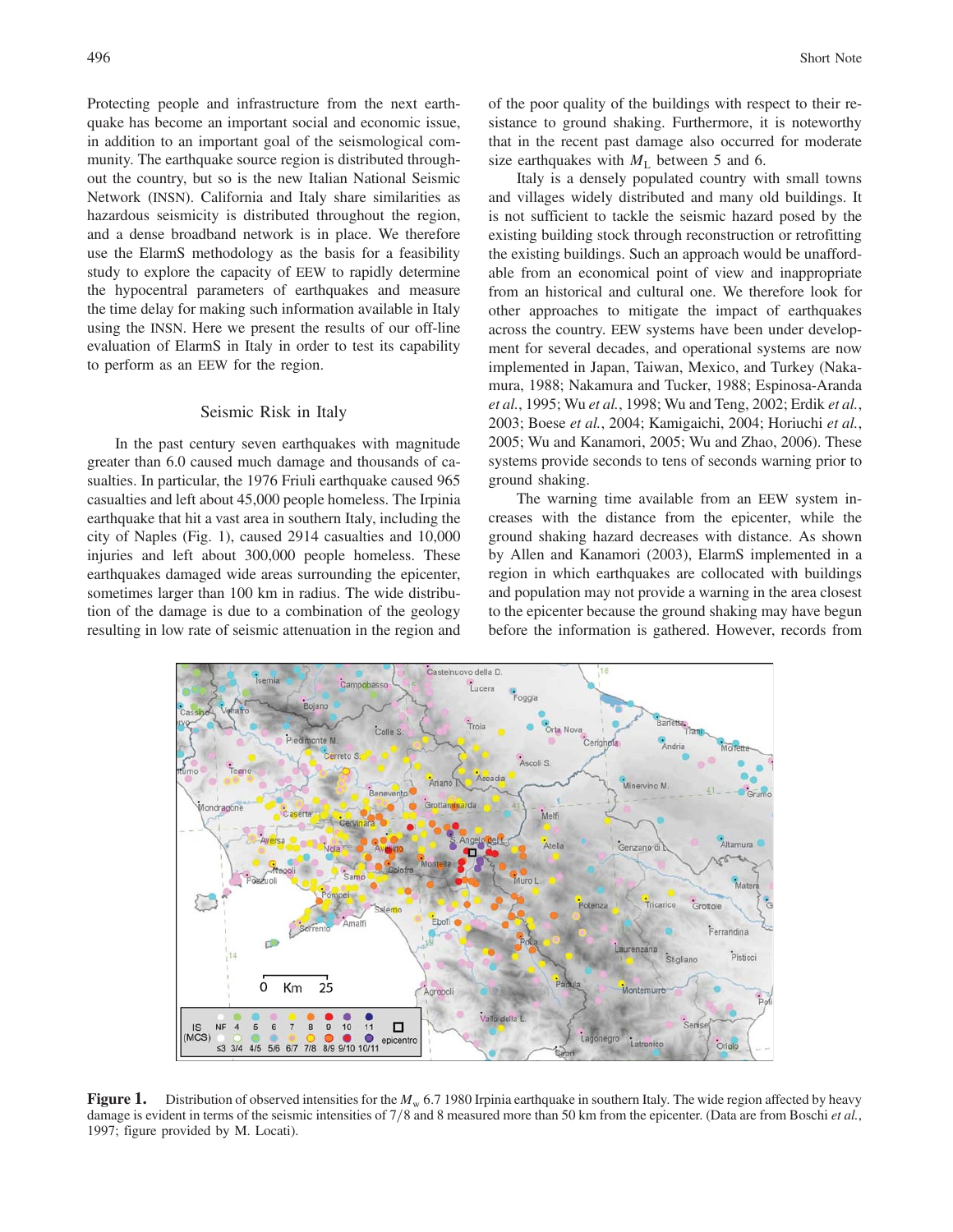the historical earthquake catalog (Boschi et al., 1997) show the strong impact and damage over wide areas for earthquakes in Italy. This is illustrated in Figure 1, which shows the distribution of peak intensities for the 1980  $M_{\rm w}$  6.7 Irpinia earthquake. While an EEW system may not be able to provide a warning in the epicentral region, warning would be available at greater distances. While the intensity will be lower at greater distances, the area affected is much greater. For this reason there is the potential to use an EEW system running over a dense network of seismic stations to mitigate the impact of the next destructive earthquake.

#### ElarmS Methodology

The magnitude of a local earthquake is usually determined by recording the whole waveform emanating from the event in order to estimate the maximum amplitude. This amplitude is corrected for epicentral distance, and the local magnitude,  $M_{\rm L}$ , is determined. This approach requires one to a few minutes delay in order to obtain the necessary data from multiple stations. A reliable value for the magnitude requires averaging of individual station estimates. The delay is greater for strong earthquakes as S-wave amplitudes saturate at the closer stations, requiring data from more distant stations to be available.

ElarmS, described by Allen and Kanamori (2003), Allen (2004), and Wurman et al. (2007), succeeds in reducing this time limitation by coupling a simplified location technique with a magnitude estimate based on the dominant period  $(\tau_p^{\text{max}})$  and amplitude of the first 4 sec of the P wave, that is, the first arriving energy at the surface of the earth. The methodology uses two computational systems: the first one processes each single waveform in real time and delivers P-arrival picks. For each picked arrival on a vertical channel, it computes the associated dominant period and the peak amplitude for the next 4 sec. The second system gathers the information available from all stations every second, identifies earthquakes, and determines or updates the location and magnitude. With a dense network around the focal area, ElarmS can provide the first location estimate within 1 sec of the first station to trigger and provides the first magnitude estimate 1 sec later.

One of the two approaches to magnitude determination is the use of the dominant period,  $\tau_p^{\text{max}}$ ,  $\tau_p^{\text{max}}$  is computed for each triggered vertical channel within 100 km. While single observations of  $\tau_p^{\text{max}}$  show wide scattering, magnitude estimates tend to be stable and reliable when averaged over at least four stations (Lockman and Allen, 2007). Observations for Southern California (Allen and Kanamori, 2003), Northern California (Wurman et al., 2007), and from a global data set (Olson and Allen, 2005) indicate that the dominant period scales with magnitude over a wide range of magnitudes (M 3.0–8.3). Olson and Allen (2005, 2006) discuss the possibility and the reliability of this kind of deterministic behavior of the rupture propagation which, for large earthquakes, can last more than the time interval used for

measuring  $\tau_p^{\text{max}}$ . The second approach to magnitude determination makes use of the amplitude of the P wave. Both the Pwave displacement and velocity are used using a method developed by Wu and Kanamori (2005). The magnitude estimated from these two approaches are averaged to provide the final ElarmS magnitude estimate (Wurman et al., 2007).

Magnitude estimates are coupled with a simplified location schema that works best when there is a dense network in the epicentral area. As the first pick is available, the hypocenter is located at 8-km beneath the station. Once a second pick becomes available, the epicenter is moved to a location between the two based on the relative arrival times. Then, when three or more picks are available, grid searches for the best-fitting solution are used. The final output of ElarmS is a map of the distribution of the predicted ground shaking. The predicted ground shaking is estimated using the earthquake location, magnitude, and any available estimates of peak ground shaking close to the epicenter. A complete description of the methodology is available in Wurman et al. (2007).

The 1-sec schema provides updated earthquake information as the ground motion radiates from the hypocenter. As time advances the associated errors decrease, and the area already affected by the ground shaking widens with the time squared. The decision of when to act in response to a warning will therefore be different for different users depending on their specific needs and risks (V. F. Grasso and R. M. Allen, unpublished manuscript, 2007).

The off-line version of ElarmS as been developed to emulate a real-time data flow with the aim of exploring ElarmS performance during a range of events. This is a necessary step before planning a real-time implementation of EEW. Here we use the off-line version to determine region specific scaling relations and to assess the overall performance of ElarmS when applied to Italy.

#### Data Availability

In 2000 the INSN started a migration from a sparse shortperiod network to a dense broadband network. At present the INSN consists of about 250 stations to monitor a country of  $300,000 \text{ km}^2$  (Fig. 2). The network relies on a variety of digitizers and sensors and is continuously evolving. At present 120 stations are equipped with 40-sec velocity sensors (Trillium 40 s or Guralp CMG-40), and 23 stations have Lennartz 5-sec sensors; all are equipped with 24-bit digitizers. The MedNet Network (Mazza et al., 2005) contributes to the INSN with 14 very broadband stations (STS-1 and STS-2 sensors) deployed in Italy. Some of the sites also have an accelerometer, but because these data are not transmitted in real time, we do not use them in this study. The data streams are telemetered to Rome via various telemetry systems including satellite connections, dedicated leased telephone lines, and the public administration network.

Olivieri and Schweitzer (2007) used a historical data set consisting of mostly a single waveform for each earthquake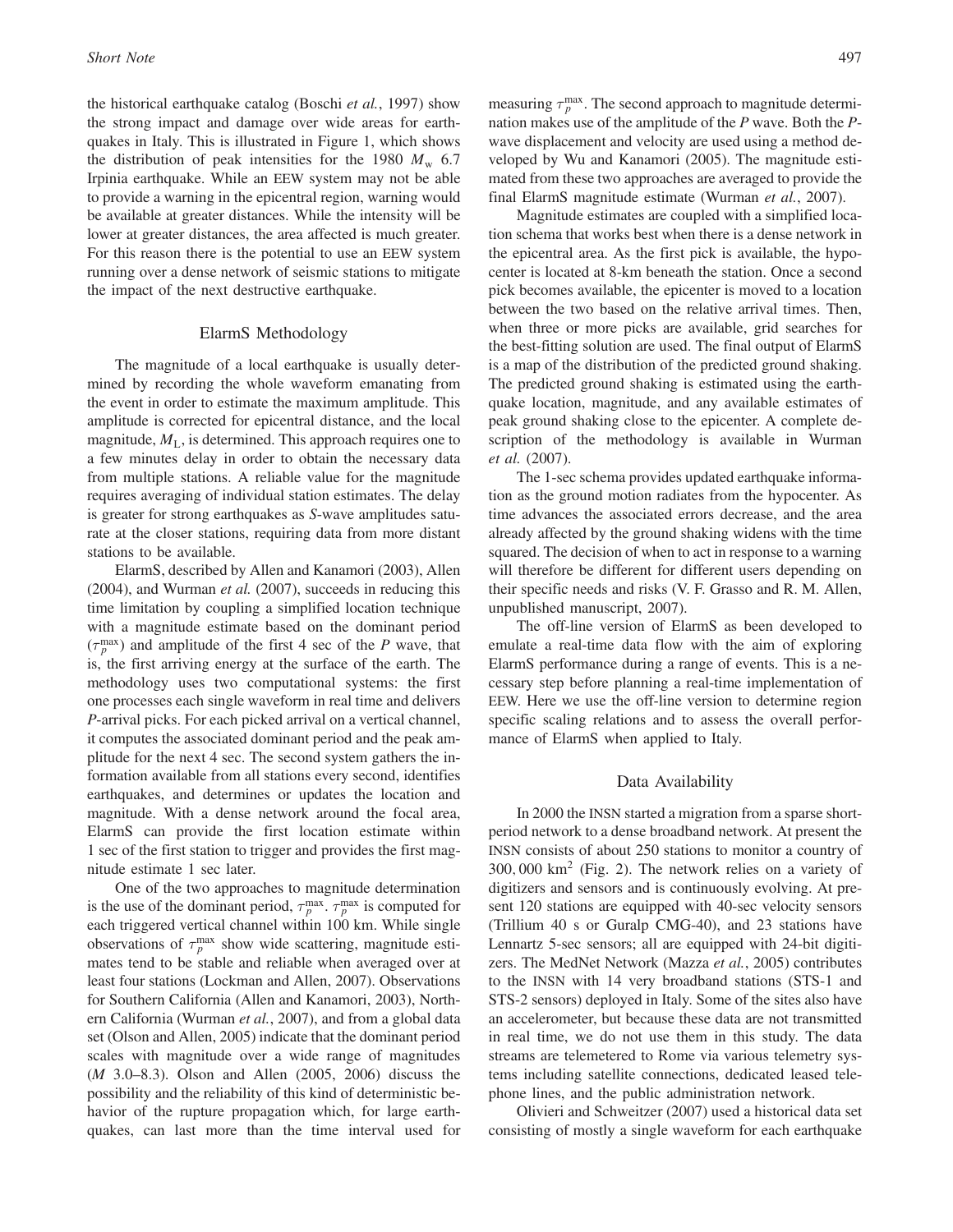

Figure 2. Map showing the distribution of INSN seismic sta-<br>tions (triangles) and the locations of the events used in this work (circles).

to show the existence of a linear relation between the log of the dominant period of the first few seconds after the  $P$  onset and the local magnitude  $M_L$ . The results were promising but also confirmed the observation by Allen and Kanamori (2003) that reliable estimates of the magnitude require averaging over several stations in order to reduce the scatter and minimize the error in the magnitude estimate. The new seismic network allows us to run a full test of ElarmS on the seismicity of Italy monitored by the INSN.

Since April 2006, we have been running ElarmS off-line to evaluate the capability of the network to provide data needed by ElarmS for producing location and magnitude estimates. Ten minutes after an earthquake occurs we emulate the synchronized real-time data flow and process all the waveforms for stations within 100 km of the epicenter. The system produces picks, dominant periods, and amplitudes from individual waveforms and uses them to determine location and magnitude providing an updated estimate of the ground-motion hazard every second. In addition to analyzing all events with  $M \ge 2.5$  occurring since April 2006, we selected all past events in our database with magnitudes greater than 2.4 recorded by at least four broadband stations within 100 km of the epicenter. We also included some aftershocks of the 1997 Umbria earthquake (Amato et al., 1998) recorded by a temporarily deployed network. Finally, 10 broadband records from single stations for large events are included to increase the magnitude range of the data set. They were recorded for events with magnitudes between  $M_L$  5.0 and 6.0. The combined data set consists of 225 events with magnitudes between 2.5 and 6.0, and it is representative of the known seismicity in Italy.

#### Data Analysis

The earthquake hypocentral depths in California are small ranging from a few kilometers to ∼15 km. For this reason the implementation of ElarmS in California does not estimate event depth; instead it is assigned to 8 km, the average depth. In Italy there is a much wider range of event depths that must be accounted for. A substantial number of subcrustal and deeper earthquakes occur in southern Italy and in the Tyrrhenian Sea subduction zone. To account for this specific feature of the Italian data we determine not just the epicenter but also event depth. This is achieved within the location algorithm by searching a 3D grid for the optimal event location. The grid consists of layers of nodes every 5 km, down to 660 km. While an accurate estimate of the depth is not important for the magnitude determination  $(\tau_p^{\text{max}})$  does not show a distance dependence), a wellconstrained depth is crucial for an accurate ground-motion prediction and also improves the estimation of the warning time.

Figure 3 shows the accuracy in earthquake location and the delay until a location is available at three stages of the location procedure. The first stage is when the first detection occurs, the second stage is when we have four P-wave detections, and the final stage is computed with all the  $P$  phases of stations within 100 km. As expected, the location error decreases as the number of P-wave detections increases, but the increasing accuracy is at the cost of an increased delay. When the first four P-wave picks are used, almost 90% of the location errors are smaller than 10 km and about 50% are within 4 km. These locations are available within 20 sec for most events and within 10 sec for half of the events (Fig. 3). Ten seconds after the origin the S wavefront is ∼37 km from the epicenter (for a 10-km deep hypocenter) and is at ∼74 km 20 sec after the origin. Comparing the four-station stage with the final location estimates, we conclude that the improvement in location is small while the additional time delay is several seconds.

For the magnitude estimation we test the improvements to ElarmS introduced by Wurman et al. (2007). They introduce a signal-to-noise ratio (SNR) data selection criteria to remove data for which the long-period seismic noise dominates the signal even though a pick was detected. They also introduce a test for clipped waveforms and exclude them from the analysis and introduce a time check on the predicted S-wave arrival to prevent the contamination of the P-wave dominant period measurement with a lower frequency Swave signal.

To obtain the magnitude-period scaling relation for Italy we select all the events with at least four  $\tau_p^{\text{max}}$  estimates with SNR  $\geq$  200. Individual waveform observations of  $\tau_p^{\text{max}}$  within 4 sec of the P-wave trigger are plotted against  $M_L$  in Figure 4 along with the event averages. Blue dots in Figure 4 are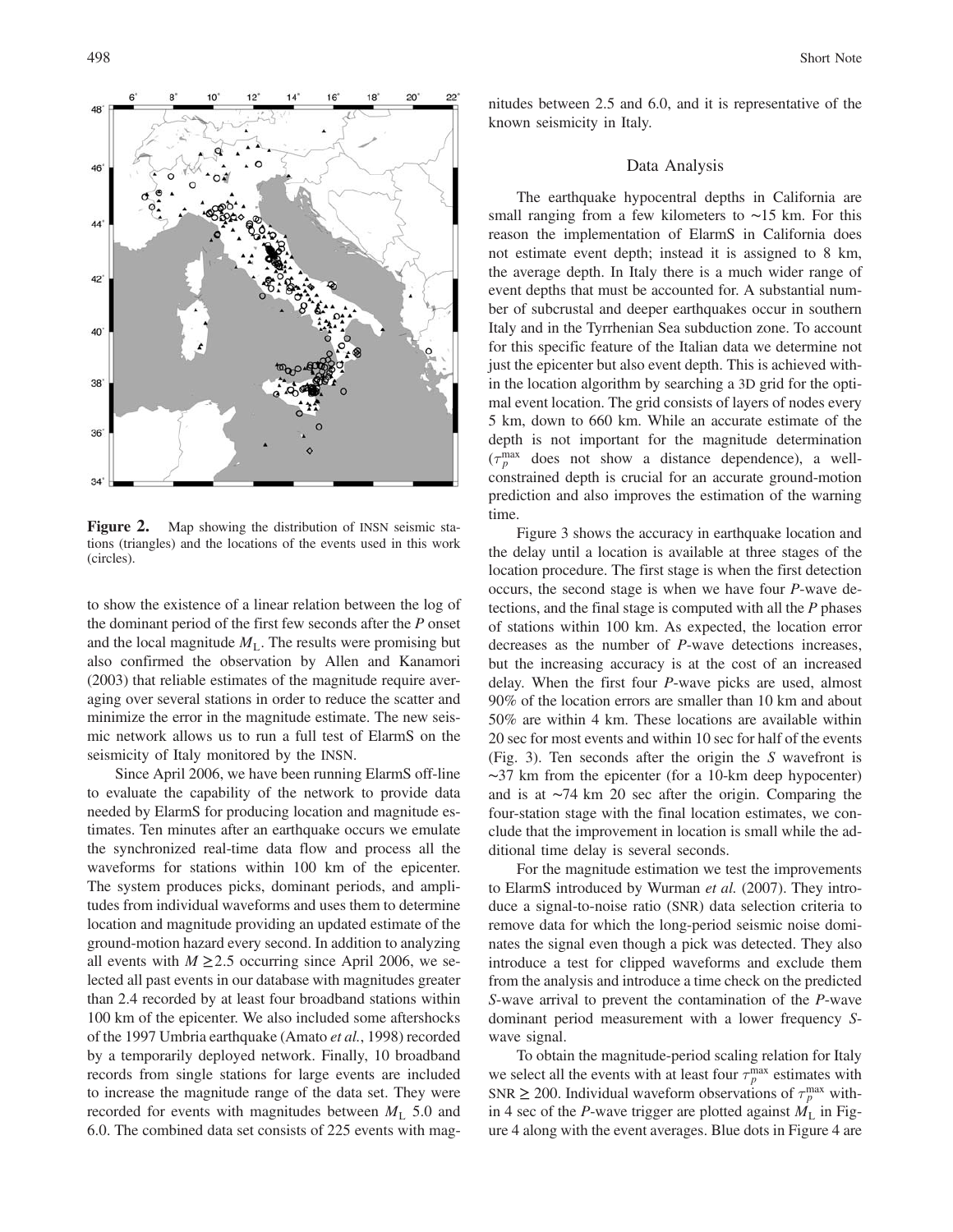

**Figure 3.** Results of the real-time location algorithm. The top row of histograms shows the time at which one-station, four-station, and all-station locations are available with respect to the earthquake origin time. The errors with respect to the manually reviewed locations provided by the INGV. Not surprisingly the locations improve significantly when four P-wave onset times are available compared to when only one is available. But the improvement with additional stations is marginal as shown by the difference between the four-station and all-station location errors.

the single station per event data included in the regression to expand the magnitude window. The linear regression of  $M_{\rm L}$ on the logarithm of dominant period  $\tau_p^{\text{max}}$  gives the best-fit relation

$$
M_{\rm L} = 3.05 \log(\tau_p^{\rm max}) + 4.3\tag{1}
$$

with a standard deviation of 0.4 magnitude units. The best-fit relation is also plotted in Figure 4. To evaluate the utility of the observed magnitude versus the dominant period relation, we compare the ElarmS magnitude estimate with  $M_L$  determined by the network (Fig. 5). The total range of the errors in ElarmS magnitude estimates is 1.5 magnitude units, leading to a maximum error of  $\pm 0.75$  for all the events in our data set.

We also explored the use of *P*-wave peak ground displacement (PGD) and peak ground velocity (PGV) to provide an additional estimate of magnitude and potentially to reduce the error in the ElarmS magnitude estimate. Wurman et al. (2007) show that this approach can reduce the overall magnitude error in northern California. The approach has also been used in Taiwan (Wu and Kanamori, 2005) and Japan (Kamigaichi, 2004). Zollo et al. (2006) present evidence of a useful relation between the logarithm of PGD and magnitude using a data set from the whole Euro–Mediterranean region. However, we find that the variability in peak P-wave



**Figure 4.** Dominant period,  $\tau_p^{\text{max}}$ , versus magnitude. Single station observations over a 4-sec time window for which the SNR ex-Dominant period,  $\tau_p^{\text{max}}$ , versus magnitude. Single staceeds 200, gray diamonds; the average values of  $\tau_p^{\text{max}}$  for events with at least four observations with SNRs greater than 200, red diamonds; observations for events from which only one station observation is available, blue diamonds. These are older events when there were far fewer stations in Italy than today. The best-fit line to the data is shown.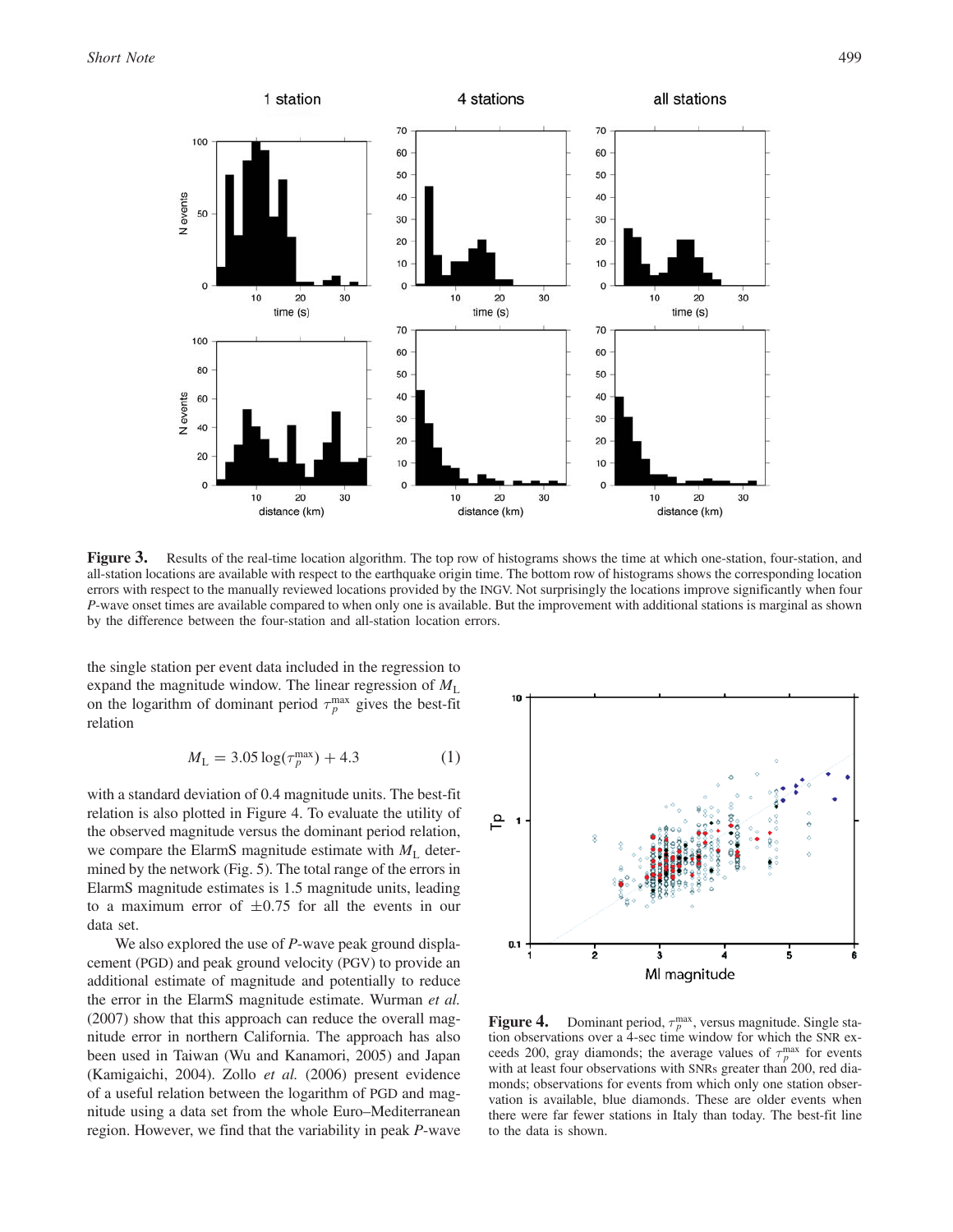

Figure 5. Comparison of the ElarmS predicted magnitude and network determined  $M<sub>L</sub>$ . The ElarmS magnitude estimate is computed using equation (1). All event estimates fall within  $\pm 0.75$  magnitude units of the  $M_{\rm L}$ .

amplitude for different events with the same magnitude is comparable to the overall increase in the peak amplitude for the larger magnitude events in our data set. For this reason we concluded that we cannot use the PGD and PGV observables to improve our magnitude estimates in Italy.

#### Discussion

One of the limitations to an EEW system is the existence of a blind zone for each earthquake: a circular region around the epicenter within which no warning is available. The size of the blind zone is dependent on the time required to assess the hazard posed by an earthquake, which, in turn, is dependent on the proximity of seismic stations and the duration of P-wave data required at each station. We define an alarm time as being when four seismic stations have detected a P wave. While ElarmS provides the first hazard estimate based on just 1 sec of data from the first station to trigger, waiting for four stations to trigger provides a high degree of certainly in both the location and magnitude estimate. As shown in Figure 3, the elapsed time until four stations have detected P-wave arrivals is on average 10 sec and ranges from 2 to 24 sec for all the events we considered. These alarm time estimates translate into the radius of the blind zone. Alarm times of 2, 10, and 24 sec correspond to a blind zone radius of 7, 37, and 89 km, respectively, for a crustal earthquake. This is a limitation to the effectiveness of EEW. However, the size of the blind zone can be reduced by increasing the number of seismic stations across the country, and the Istituto Nazionale di Geofisica e Vulcanologia (INGV) is already planning to deploy at least 50 additional broadband stations in the near future to fill the gaps in the station spacing. In addition to reducing the area of the blind zones, these stations will also increase the warning times.

To illustrate the application of ElarmS we consider the 22 August 2005  $M_w$  4.6 Anzio earthquake that occurred offshore about 40-km southwest of Rome. This earthquake was well felt in the southern part of the city of Rome and all along the coast. This is a challenging case for early warning because the epicenter is offshore and quite far from the closest station, ROM9, located at INGV in Rome. Figure 6 shows the estimated epicenter, magnitude, and ground shaking prediction at four points in time. The location of Rome is shown by the stationary circle in Figure 6a–d, which represents the freeway surrounding the city. Given the distance of the closest station to the epicenter, the first P-wave detection does not occur until 11 sec after the event origin time. At 12 sec, the first estimate of the magnitude is available, M 3.2. The epicenter at this time is placed beneath the station, ROM9 (Fig. 6a). Two seconds later the second station triggers, and the location is placed between the stations based on arrival times (Fig. 6b). The magnitude estimate improves, going from 3.2 to 3.5. One second later, 15 sec after the origin, the third station triggers and the epicenter moves much closer to the real one (Fig. 6c). The magnitude is now averaged over three stations and uses a longer time window of data from the first two stations providing an estimate of  $M$  4.2. One second later a fourth station triggers, and the location moves to within 5 km of the true location; the magnitude estimate remains at  $M$  4.2. This represents the alarm time, at which point the 0 sec warning time contour runs through the center of Rome (Fig. 6d). However, this warning time estimate is a conservative one, and as shown by the horizontal component seismogram from ROM9 (Fig. 6e), there is still 2 sec until the S-wave arrival, which represents the peak ground motion for this earthquake. Therefore, despite the absence of stations close to the epicenter for this event, a warning could be issued before the peak ground shaking reaches the largest part of the city. The presence of an additional one or two stations closer to the coast would add a few additional seconds to the warning time.

To assess the capabilities of ElarmS using the present INSN network, we measure the distance of the fourth closest station from every point in the country (Fig. 7). This distance can be translated into the size of the blind zone at our alarm time should an earthquake occur at each point. Almost all of the country has four stations within 100 km; the exceptions are the nonseismic regions of southern Apulia and Sardinia. Nevertheless only very small patches of the country show at least four stations with 20 or 40 km. When four stations are within 20 or 40 km, the size of the blind zone is 13 or 26 km, respectively.

We compare the station distribution to the locations of earthquakes occurring in the past century with magnitudes greater than 5.0 from the International Seismological Centre (ISC) (2001) catalog (dots and diamonds in Fig. 7). For a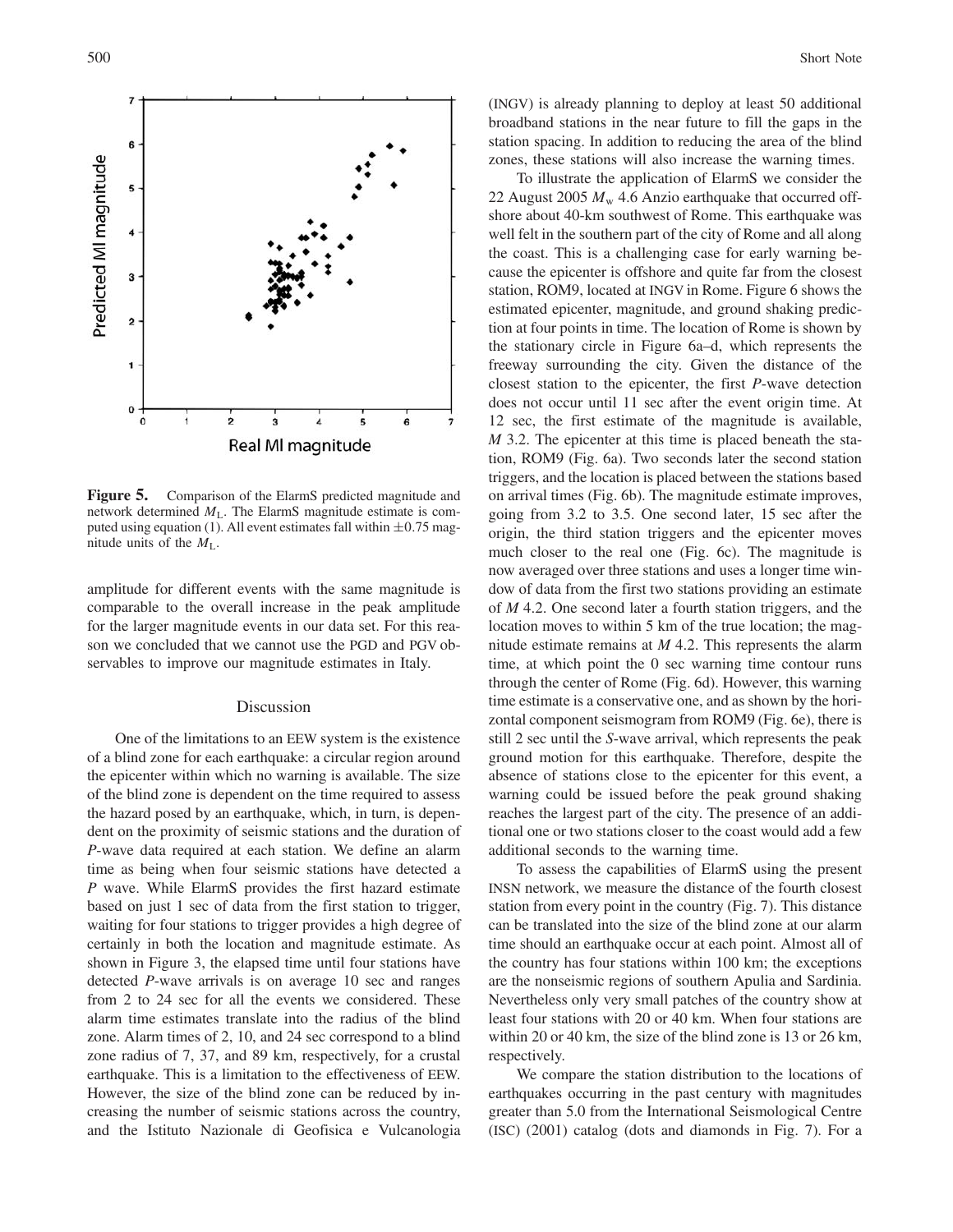

Figure 6. Example of the ElarmS processing and output for the 22 August 2005  $M_w$  4.6 Anzio earthquake near Rome. (a)–(d) Maps showing the predicted peak ground acceleration (color scale) at (a) 12 sec, (b) 14 sec, (c) 15 sec, and (d) 16 sec after the event origin time. The blue diamond is the true location, while the gray star is the ElarmS location estimate. The squares are the four closest stations and turn gray when they trigger on the P-wave arrival. The stationary circle represents the freeway circling Rome. Annotated circles show the warning time estimate as a function of time. (e) One of the horizontal component seismograms recorded at ROM9, close to the southeastern boundary of Rome. The P- and S-wave arrivals are annotated along with the times of the four hazard maps (a)–(d).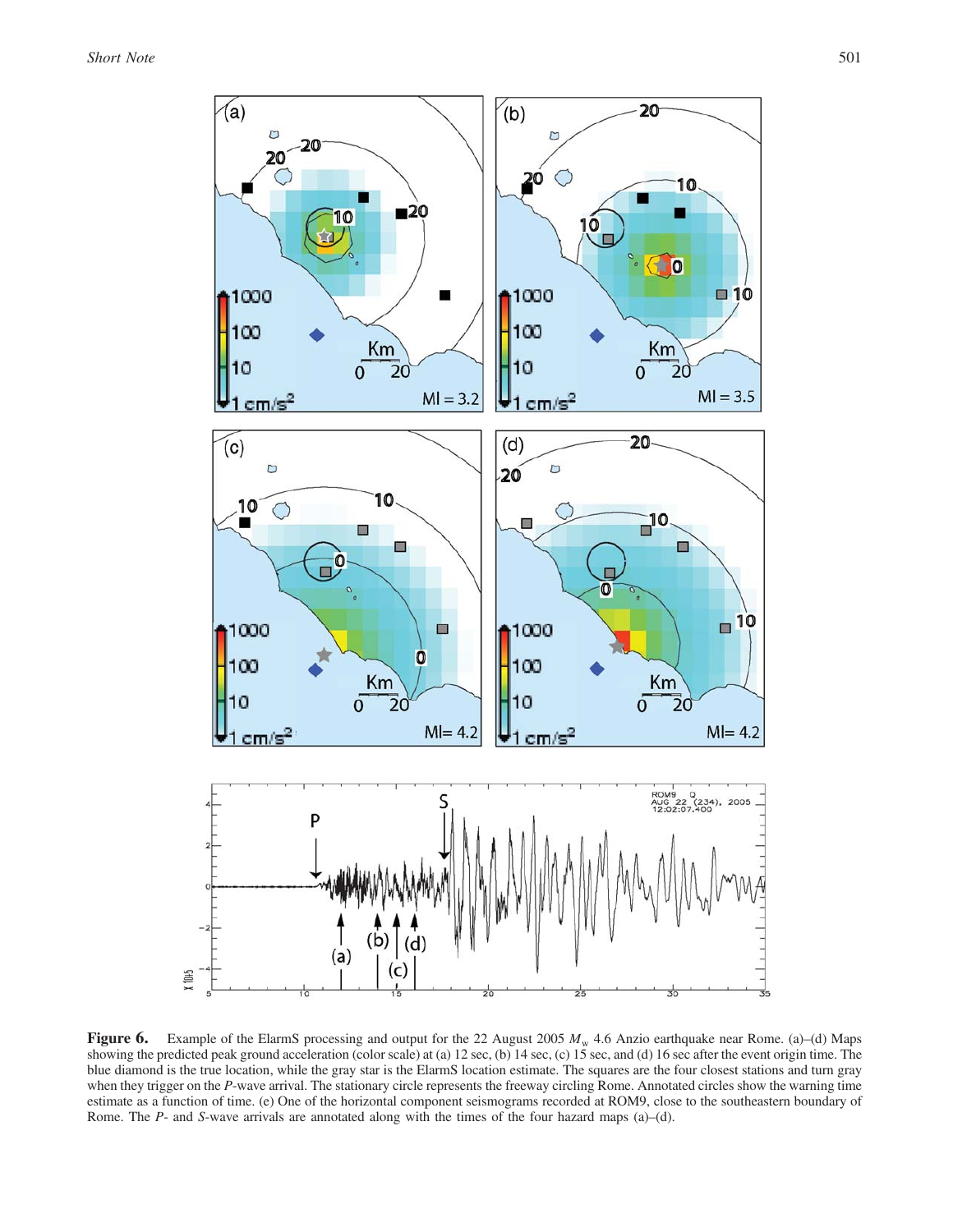

Figure 7. Map showing the density of INSN stations across Italy. The gray scale indicates the distance of the fourth closest station to all points in Italy. Black indicates that the fourth closest station is 80–100-km away; white indicates a distance of less than 20 km. Where there is no gray scale, there are not four stations within 100 km. Red dots are  $M > 5.0$  earthquakes reported in the ISC (2001) catalog for the last century. The blue diamonds indicate three representative earthquakes discussed in the text: from north to south they are the 1976 Friuli, 1980 Irpinia, and 1908 Messina earthquake locations.

repeat of the 1980 Irpinia earthquake (the diamond at ∼41° N) the size of the blind zone would be small, between 13 and 26 km, due to the dense network in the region. The city of Naples, which was widely damaged in 1980, would receive warning. In contrast, for a repeat of the Messina earthquake (the diamond at ∼38° N) it would not be possible to provide warning to the two major towns that sit on the two sides of the Strait of Messina (Messina and Reggio Calabria). The blue diamond in the northernmost part of Italy represents the 1976 Friuli earthquake, and there are insufficient INSN stations in the region to provide early warning. However, a dedicated regional network run by the University of Udine and Istituto Nazionale di Oceanografia e di Geofisica Sperimentale (INOGS) monitors the region, and these stations could be used for early warning purposes.

The off-line tests presented do not tackle some important challenges to a real-time implementation. These include the processing of different waveforms that flow to the acquisition system with different latencies (the difference between the current time and the time of the last received sample) and the possibility of generating false alarms when processing continuous streams that include teleseisms and noise. However, since March 2006 ElarmS has been operating in a test mode as part of the real-time processing system in California. The ongoing tests will provide answers to many of the realtime operational questions.

#### Conclusions

Having tested the ElarmS methodology on a data set of 225 events in and around Italy, we find that the existing INSN could provide early warning using the ElarmS approach. Using the scaling relation we have developed here to estimate magnitude from the first four seconds of a vertical component seismogram after the P-wave onset, the standard deviation in the error of the predicted magnitude is 0.4 magnitude units, while the maximum error in this data set does not exceed  $\pm 0.75$ . This intrinsic uncertainty is similar to that observed for northern and southern California. It is also an acceptable uncertainty for EEW usage as we do not expect large differences in mitigating actions for earthquakes that differ by half a unit in magnitude.

While warnings would be possible for most of the country using the existing networks, the size of the blind zones is variable, ranging from ∼13 km upwards depending on variations in the density of stations from region to region. Where dense station coverage exists, for example, the Irpinia region, the blind zone is small (13 to 26 km) and warning times are largest. For example, the city of Naples could receive ∼15- sec warning in a repeat of the 1980 Irpinia earthquake. In regions with lower density, useful warnings are still possible as illustrated by the 2005 Anzio earthquake near Rome in which 1- or 2-sec warning could be provided to much of the city. The continuing growth of the INSN provides an opportunity to reduce the size of the blind zones and increase warning times by deploying stations in strategic sites in earthquake prone regions that also contain population concentrations. Figure 7 provides a guide that can be used to help determine the optimal locations for future seismic stations. The conversion of the INGV accelerometer network to real-time data transmission would also provide a significant improvement to the early warning capabilities. This would provide additional station sites and also provide a more robust mechanism for providing  $\tau_p^{\text{max}}$  observations in large events when there is a danger that high-gain velocity instruments may saturate before the 4 sec of P-wave data have been recorded.

#### Acknowledgments

This project was made possible through a collaboration between Istituto Nazionale di Geofisica e Vulcanologia (INGV), Rome, and the Berkeley Seismological Laboratory. Partial funding for Olivieri was provided by Italian Civil Protection Project Number DPC-S4. Funding for the development and testing of ElarmS was provided by the U.S. Geological Survey and the National Earthquake Hazard Reduction Program (NEHRP), Contract Number 06HQAG0147. Figures were produced using Generic Mapping Tools (GMT) by Wessel and Smith (1995). This work was done in the framework of the European Commission Project "Safer" (Contract Number 36935).